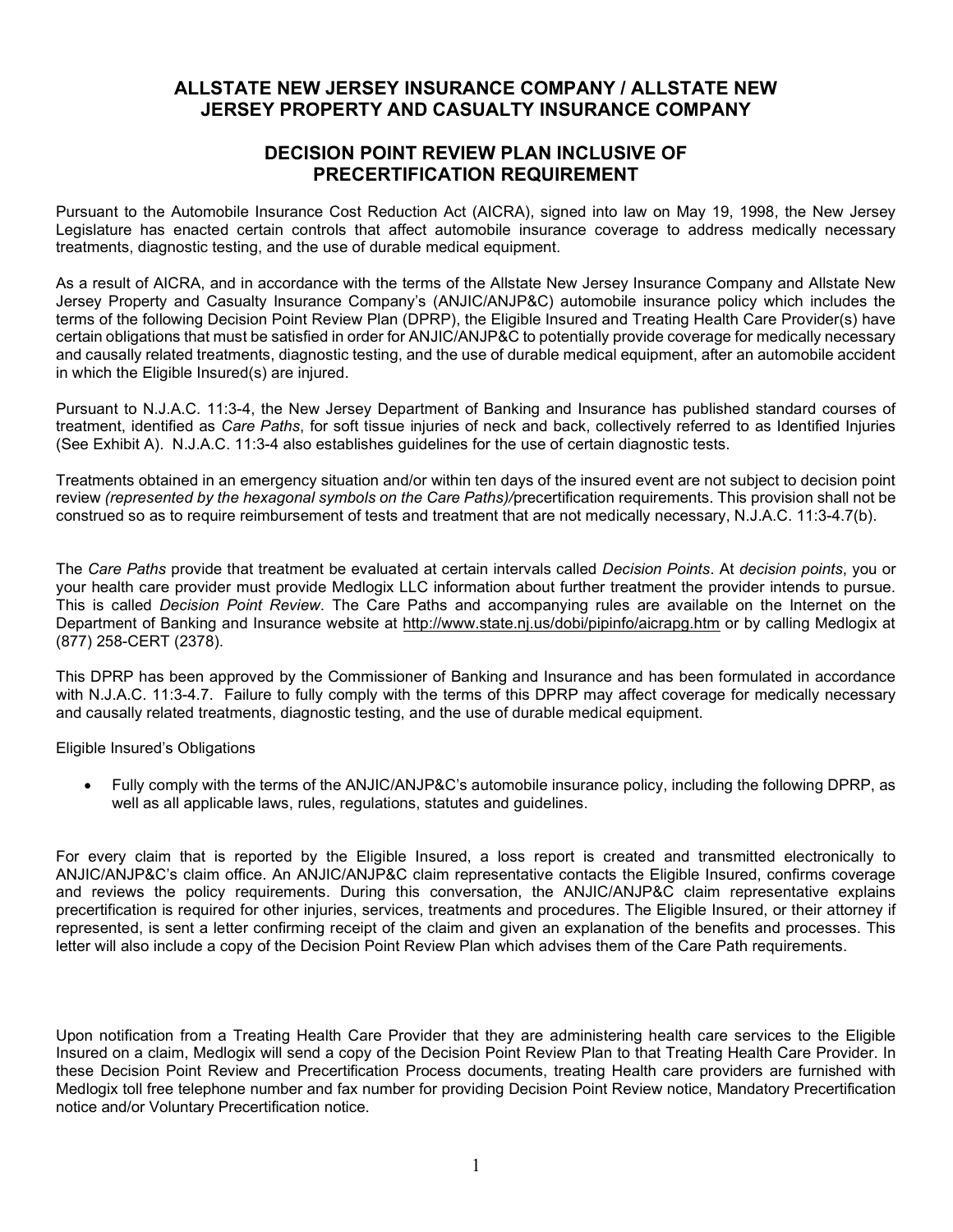As required under N.J.A.C. 11:3-4.4(f), the insured, injured person or treating provider may notify the insurer and/or Medlogix of the health care providers supplying treatment, diagnostic tests or durable medical equipment. All identified health care providers will receive the Dear Provider letter outlining the duties and responsibilities of all involved parties and the consequences for failure to comply.

Upon receipt of a Decision Point Review/Precertification notice by a treating health care provider, Medlogix will review the documentation submitted. If the services that are being requested are found to be clinically supported and medically necessary and causally related, Medlogix shall notify both the Treating Health Care Provider and the Eligible Insured by fax and/or written notice of the determination in accordance with N.J.A.C. 11:3-4.7.

Upon receipt of the Attending Provider Treatment Plan form and related supporting documents, Medlogix will complete a medical necessity review within three business days.

Medlogix will communicate the findings (administrative non-certification, approval, modification or denial) to the requesting health care provider and injured person or his or her designee on a Care Plan Evaluation letter.

## DECISION POINT REVIEW

If your health care provider considers certain diagnostic testing to be medically necessary, this also requires **Decision Point** Review per N.J.A.C. 11:3-4, regardless of diagnosis. You or your health care provider must notify us by supplying written support establishing the need for the test before we can consider authorizing it. The list of diagnostic tests requiring prior authorization and a list of diagnostic tests which the law prohibits us from authorizing under any circumstances are shown below. If you or your health care provider fail to submit diagnostic testing requests for **Decision Point Review** or fail to submit clinically supported findings that support the treatment, diagnostic testing or durable medical equipment requested, payment of your bills may be subject to a penalty co-payment of 50%, even if the services are later determined to be medically necessary.

The following is a list of the specific diagnostic tests subject to **Decision Point Review**:

- Brain Mapping
- Brain Audio Evoked Potentials (BAEP)
- Brain Evoked Potentials (BEP)
- Computer Assisted Tomograms (CT, CAT Scan)
- Dynatron/cybex station/cybex studies
- Videofluoroscopy
- H-Reflex Studies
- Sonogram/Ultrasound
- Needle Electromyography (needle EMG)
- Nerve Conduction Velocity (NCV)
- Somatosensory Evoked Potential (SSEP)
- Magnetic Resonance Imaging (MRI)
- Electroencephalogram (EEG)
- Visual Evoked Potential (VEP)
- Thermogram/Thermography
- Any other diagnostic test that is subject to the requirements of **Decision Point Review** by New Jersey law or regulation

Personal injury protection medical expense benefits coverage shall not provide reimbursement for the following diagnostic tests, under any circumstances, pursuant to N.J.A.C. 11:3-4.5:

- 1. Spinal diagnostic ultrasound;
- 2. Iridology;
- 3. Reflexology;
- 4. Surrogate arm mentoring;
- 5. Surface electromyography (surface EMG);
- 6. Mandibular tracking and stimulation; and
- 7. Any other diagnostic test that is determined by New Jersey law or regulation to be ineligible for Personal Injury Protection coverage.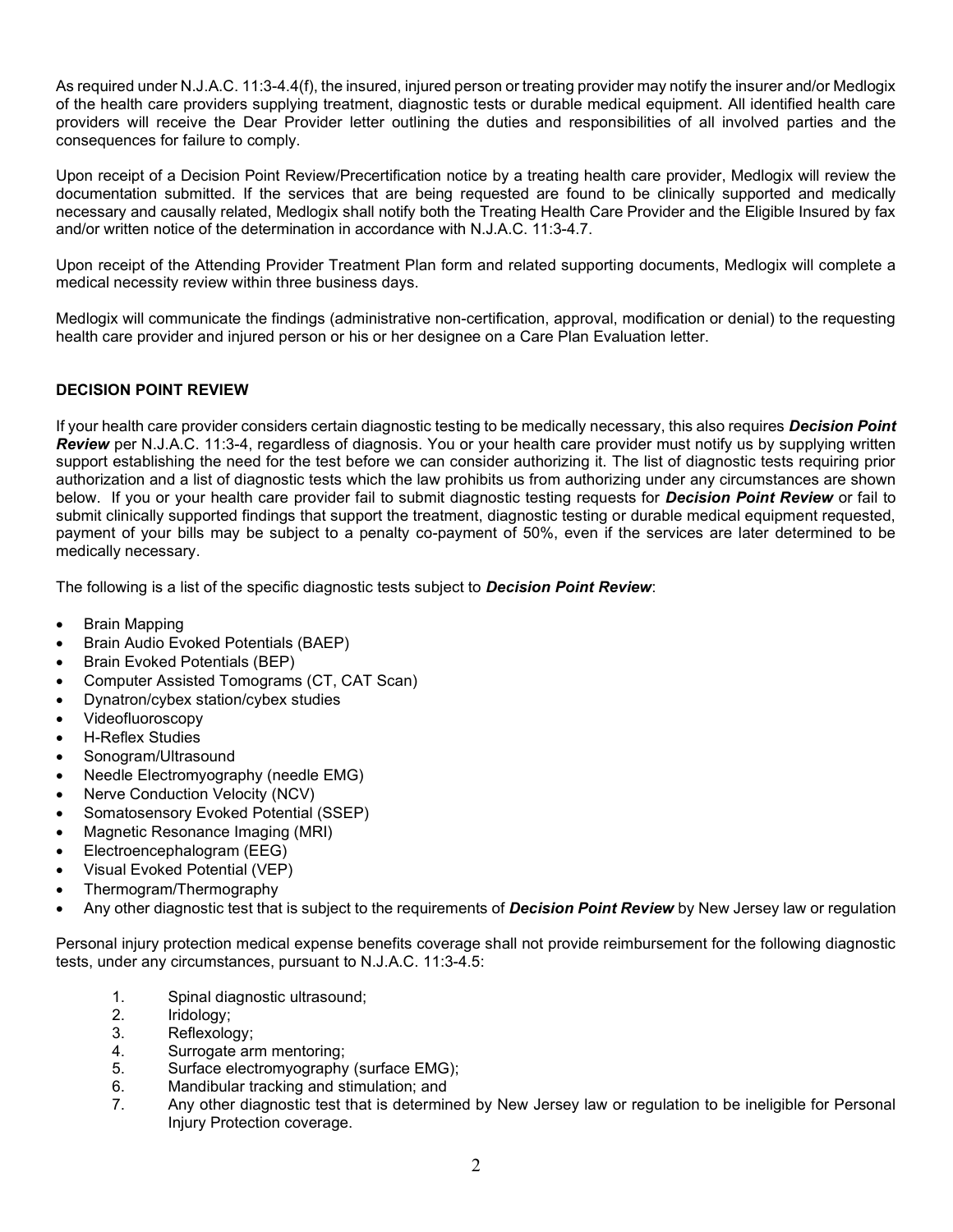## PRECERTIFICATION

For treatment, diagnostic testing or durable medical equipment not included in the care paths or subject to Decision Point Review, you or your health care provider are required to obtain our precertification for the following services and/or conditions listed below. If you or your providers fail to precertify:

 such services, or fail to provide clinically supported findings that support the medical necessity of the treatment, services and/or condition, diagnostic tests or DURABLE MEDICAL EQUIPMENT requested, payment of bills will be subject to a penalty co-payment of 50% even if the services are determined to be medically necessary. The following treatments, services and/or conditions, goods and non-medical expenses require precertification:

- Non-Emergency Inpatient and Outpatient Care including the facility where the services will be rendered and any provider services associated with these services and/or care.
- Non-emergency surgical procedures, performed in a hospital, freestanding surgical center, office, etc., and any provider services associated with the surgical procedure.
- Non-Emergency inpatient and outpatient Psychological/Psychiatric Services
- Outpatient care including follow up evaluations for soft tissue/disc injuries of the injured party's neck, back and related structures not included within the diagnoses covered by the Care Path
- Pain cream and/or compound creams
- Extended Care and Rehabilitation Facilities
- All Home Health Care
- Computerized muscle testing
- Cat Scan w/Myelogram
- PENs/PNT
- Skilled Nursing / Rehabilitation Services
- Trigger Point Dry Needling
- Compound Drugs
- Drug Screening
- Schedule II, III and IV Controlled Substances, as defined by the Drug Enforcement Administration (DEA), when prescribed for more than three months;
- Discogram
- Infusion Therapy
- Current perceptual testing; f
- Temperature gradient studies:
- Work hardening;
- Carpal Tunnel Syndrome;
- Vax-D / DRX types devices ;
- Podiatry;
- Audiology;
- Bone Scans.
- Non-Emergency Dental Restoration
- Prescriptions costing more than \$50.00;
- Treatment, testing and/or durable medical goods of Temporomandibular disorders and/or any oral facial syndrome
- Transportation Services costing more than \$50.00;
- Any procedure that uses an unspecified CPT; CDT; DSM IV; HCPCS codes.
- Durable Medical Goods, including orthotics and prosthetics that collectively exceed \$50.00 cost and/or monthly rental greater than 30 days.
- Non-medical products, devices, services and activities and associated supplies, not exclusively used for medical purposes or as durable medical goods, with a cost of \$50.00 and/or monthly rental greater than 30 days, including but not limited to:
	- 1. vehicles
	- 2. modification to vehicles
	- 3. durable goods
	- 4. furnishings
	- 5. improvements or modifications to real or personal property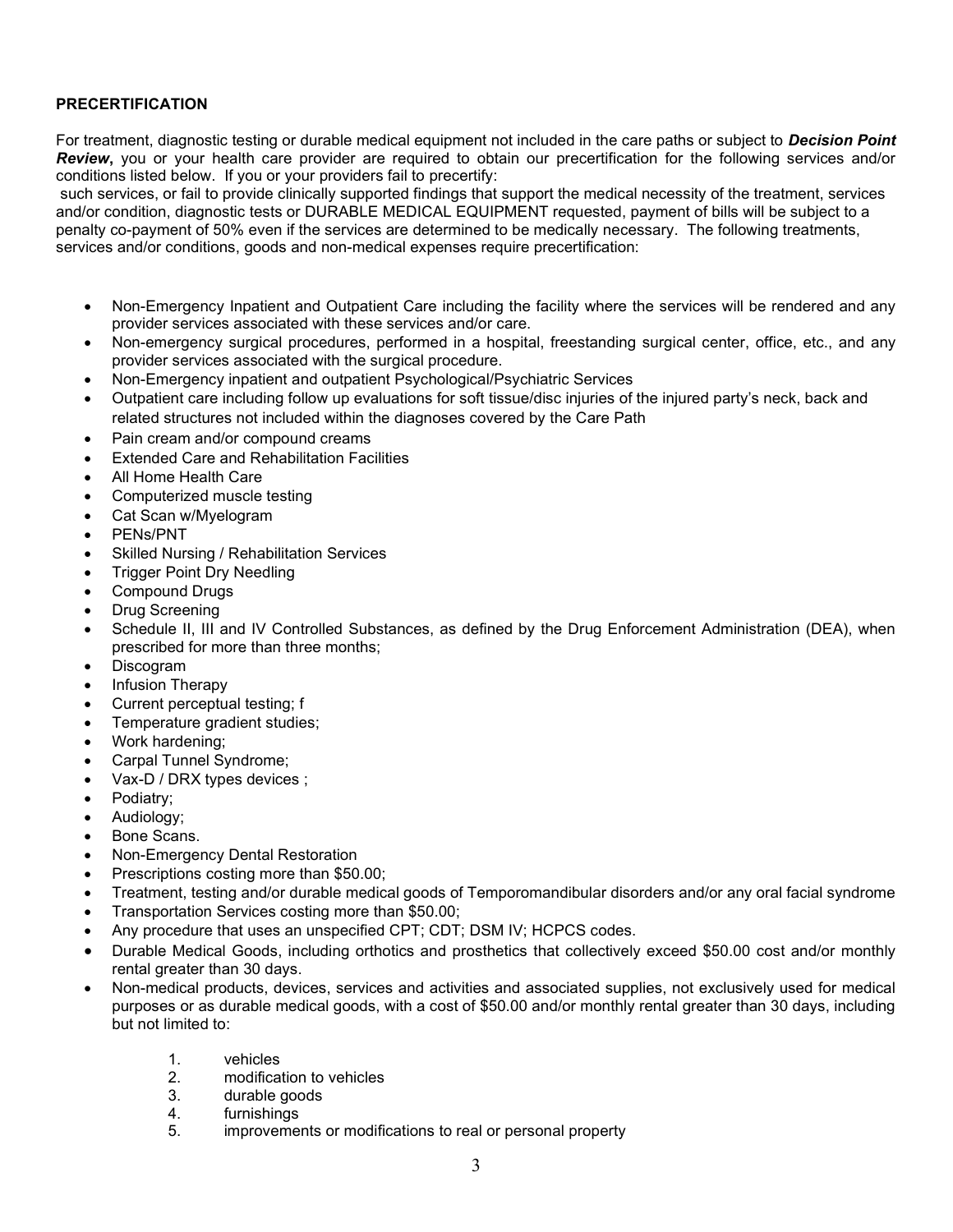- 6. fixtures
- 7. recreational activities and trips
- 8. leisure activities and trips
- 9. spa/gym membership
- Physical, Occupational, Speech, Cognitive, or other restorative therapy or Body part manipulation, including massage therapy, except that provided for Identified Injuries in accordance with **Decision Point Review**.
- All Pain Management services, except as provided for Identified Injuries in accordance with Decision Point Review, including but not limited to:
	- 1. acupuncture
	- 2. nerve blocks
	- 3. manipulation under anesthesia
	- 4. anesthesia when performed in conjunction with invasive techniques
	- 5. radio frequency/rhyzotomy
	- 6. narcotics, when prescribed for more than 3 months
	- 7. biofeedback
	- 8. implantation of spinal stimulators or spinal pumps
	- 9. trigger point injections
	- 10. tens units (transcutaneous electrical nerve stimulation)
	- 11. PENs/PNT

If your provider fails to request *decision point review/precertification* where required or fails to provide clinical findings that support the treatment, testing or durable medical equipment requested a copayment penalty of 50% will apply even if the services are determined to be medically necessary. For benefits to be reimbursed in full, treatment, testing and durable medical equipment must be medically necessary.

## VOLUNTARY PRECERTIFICATION

You and your health care provider are encouraged to participate in a Voluntary Precertification process by providing a comprehensive treatment plan for both identified and other injuries to Medlogix. An approved treatment plan means that as long as treatment is consistent with the approved plan, additional notification to Medlogix at Decision Points and for Treatment, Diagnostic Testing or Durable Medical Equipment requiring **precertification** is not required.

#### HOW TO SUBMIT DECISION POINT and/or PRECERTIFICATION REQUESTS

Decision Point/Precertification requests must be submitted directly to Medlogix and should be submitted by fax at (856) 910-2501.

Please return the completed Attending Provider Treatment Plan along with a copy of the most recent/appropriate progress notes and the results of any tests relative to the requested services to Medlogix via fax at (856) 910-2501 or mail to the following address: Medlogix, 300 American Metro Blvd., Suite 170, Hamilton, NJ 08619, ATTN.: Precertification Department.

Medlogix shall provide telephone service from 7:00 AM to 7:00 PM EST Monday through Friday (excluding legal holidays). Its phone number is (877) 258-CERT (2378). All requests for pre-authorization on weekends and Federal and/or NJ State Holidays will be handled on the next business day.

## Properly Submitted Requests

Pursuant to N.J.A.C. 11:3-4.7(d), all providers must use the Attending Provider Treatment Plan (APTP) form, to submit Decision Point Review and Precertification Requests. No other forms for this purpose are permitted. A copy of the APTP form is available at http://www.nj.gov/dobi/aicrapg.htm or by contacting Medlogix at \*(877) 258-CERT (2378) or www.medlogix.com.

A properly submitted APTP form must be completed in its entirety. It must include the injured person's full name and birth date, the claim number, the date of the accident, diagnoses / ICD-9 code(s) or ICD-10 code(s), each CPT code requested including frequency, duration and signature of the requesting healthcare provider.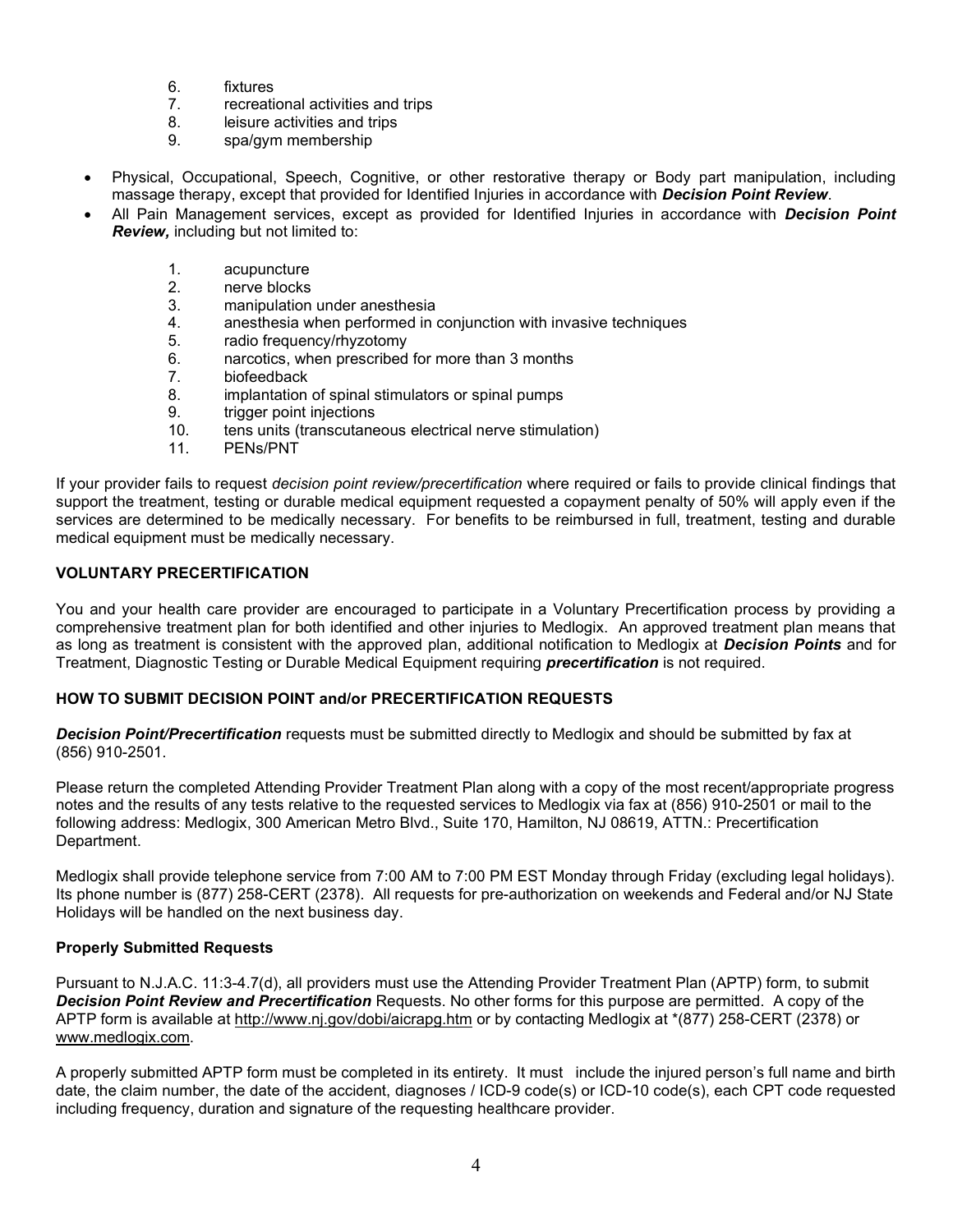Properly submitted requests for *decision point review and precertification* must also include legible clinically supported findings that support the treatment, diagnostic test or durable medical equipment requested. Clinically supported findings, supplied to Medlogix, Optum, must not only be legible but also establish that a health care provider, prior to selecting, performing or ordering the administration of a treatment, diagnostic testing or durable medical equipment, has:

1. Personally examined the patient to ensure that the proper medical indications exist to justify ordering the treatment, diagnostic testing or durable medical equipment;

2. Physically examined the patient, including making an assessment of any current and/or historical subjective complaints, observations, objective findings, neurologic indications and physical tests;

3. Considered the results of any and all previously performed tests that relate to the injury and which are relevant to the proposed treatment, diagnostic testing or durable medical equipment; and

4. Recorded and documented these observations, positive and negative findings and conclusions on the patient's medical records.

Providers who submit Decision Point Review/Precertification are those providers who, in part, physically and personally perform evaluations of the injured person's condition, state the specific treatment and set treatment goals. Allstate New Jersey/Allstate Property & Casualty or Medlogix will not accept Decision Point Review/Precertification requests from the following providers;

- **Hospitals**
- Radiologic Facilities
- Durable Medical Equipment Companies
- Ambulatory Surgery Centers
- Registered bio-analytical laboratories
- Licensed health maintenance organizations
- Transportation Companies
- Suppliers of prescription drugs/pharmacies

If any of the above-restricted providers submit a Decision Point Review/Precertification request, Medlogix will respond to that submitting provider no later than three business days after the request informing them that they are a restricted provider and instruct them that the submission must be made by the referring/treating provider.

Within three business days following receipt of a properly submitted request, Medlogix will provide its determination. Our failure to respond within three business days will allow a provider to continue treatment until we provide the required notice.

When an improperly submitted request is received, Medlogix will inform your treating provider what additional medical documentation or information is required. An administrative denial for failure to provide required medical documentation or information will be issued and will remain in effect until all requested information needed to properly process a review to determine medical necessity regarding the requested treatment/testing and/or durable medical equipment is received. Our determination will be provided within three business days following receipt of the additional required documentation or information. If we fail to notify the eligible injured party or provider of our determination within 3 business days following receipt of the additional required documentation or information, you may continue with the test or treatment until our final determination is communicated to your provider.

Any denial of treatment or testing based on medical necessity shall be made by a physician or dentist.

PLEASE NOTE: Authorized testing, treatment and/or durable medical equipment is only approved for the range of dates noted in the determination letter(s). If you intend to perform authorized services beyond the approved range of dates, you must resubmit the request in accordance with the Properly Submitted Request section above.

#### Expired Authorization:

If you or your treating Provider fails to follow the decision point review/precertification procedures identified in this document, any approved testing, treatment and/or durable medical equipment completed after the authorization period (last date in the range of dates indicated in the authorization notice letter) expires will be subject to a penalty co-pay of 50%, even if the services are determined to be medically necessary.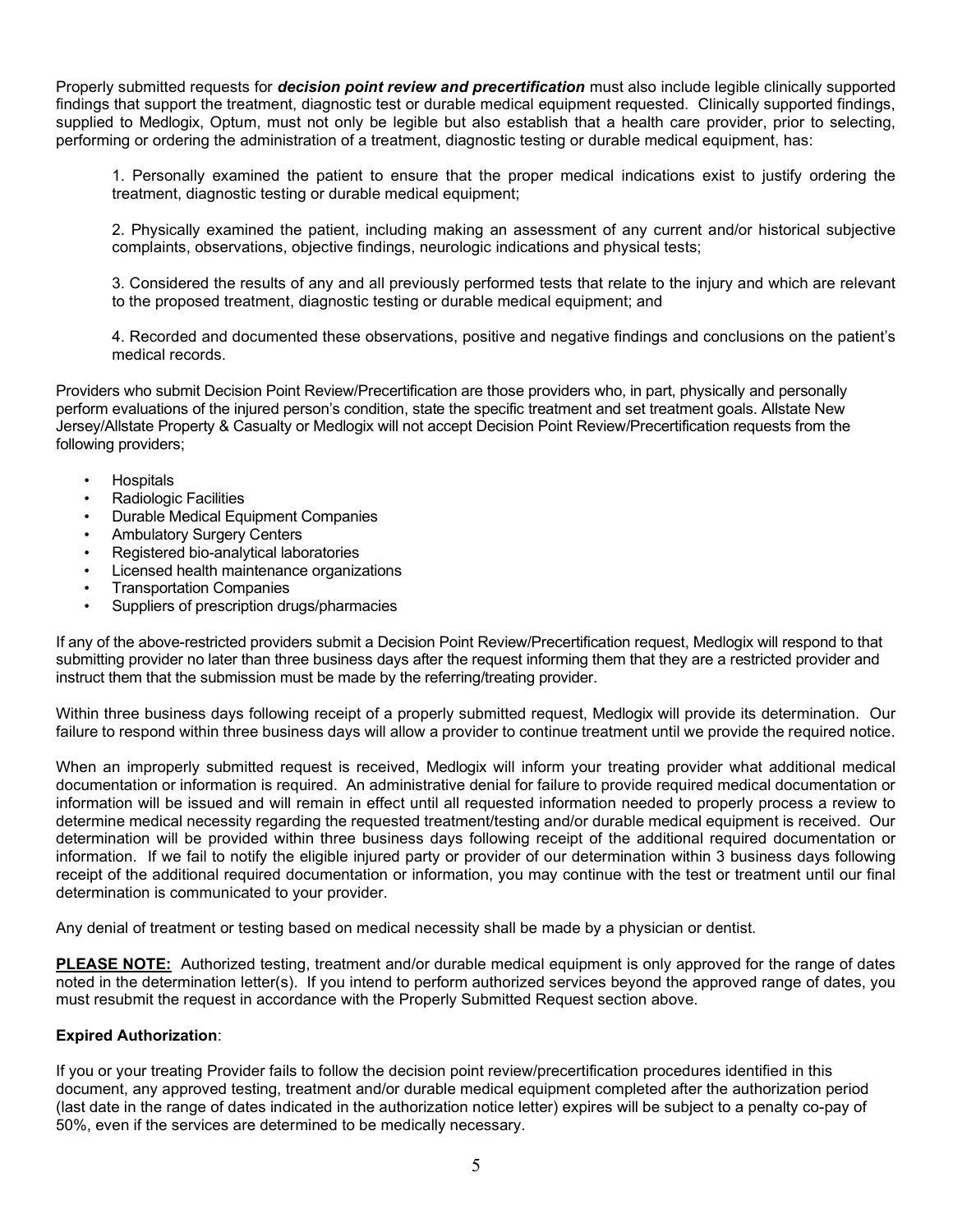#### INDEPENDENT MEDICAL EXAMINATION

Medlogix or the insurance carrier may request that you attend an Independent Medical Examination. If an Independent Medical Examination is requested, the appointment for the physical examination will be scheduled within 7 calendar days of the notice to the injured person or his/her designee of the need for a physical exam to determine the medical necessity of further treatment, diagnostic tests, or durable medical equipment, unless the injured person/designee agrees to extend the time period.

The Independent Medical Examination will be conducted by a provider in the same specialty of your treating provider and will be conducted in a location reasonably convenient to the eligible injured person.

Results of the Independent Medical Examination and the determination regarding your provider's request will be submitted to you, or your attorney and to your health care provider in writing through the Care Plan Evaluation Letter (CPEL) within 3 business days after the examination. Except for non-emergent tests, surgery, procedures performed in ambulatory surgical centers, and invasive dental procedures, treatment may proceed while the examination is being scheduled and until the results become available. However only medically necessary treatment related to the motor vehicle accident will be reimbursed. If the examining provider prepares a written report concerning the examination, the eligible injured person, or his or her designee, shall be entitled to a copy of the report upon request.

You are required to present photo identification, or any form of identification, to the examining provider at the time of the exam. Failure to comply with this requirement will result in an unexcused failure to attend the examination.

If you must reschedule your appointment, you must contact Medlogix\* at (877) 258-CERT (2378) no less than three (3) business days prior to the scheduled appointment. Failure to comply with this requirement will result in an unexcused failure to attend the examination.

You must provide all diagnostic test results including studies before or at the time of the examination. Failure to provide the required diagnostic studies/tests will be considered an unexcused failure to attend the IME. If the injured person has 2 or more unexcused failures to attend the scheduled exam, notification will be immediately sent on a Care Plan Evaluation Letter to the injured person, or to his or her designee, and all providers treating the injured person for the diagnosis (and related diagnosis) contained in the Attending Provider Treatment Plan form. The notification will place the injured person on notice that all further treatment, diagnostic testing or durable medical equipment required for the diagnosis, (and related diagnosis) contained in the Attending Provider Treatment Plan form, will not be reimbursable as a consequence for failure to comply with the plan.

An example of the injured person's unexcused failures to attend the exam may include but are not limited to one of the following

- Failure to provide the medical records and/or diagnostic films before or on the day of examination;
- To reschedule the examination, it must be done with 3 or more business days' notice;
- Failure to present valid photo identification or any form of identification at the time of the examination;
- Failure to attend a scheduled examination of additional treatment/test or services in question.

## VOLUNTARY UTILIZATION NETWORK (VUN) PROGRAM (Waiver of Penalty Copayment)

Medlogix has a provider network that is available to you. As outlined in N.J.A.C. 11:3-4.8, the Medlogix Network is an approved network as part of a workers' compensation managed care organization pursuant to N.J.A.C. 11:6. The benefits of the network include ease of access, credentialed and quality providers and the fact that your penalty copayment is waived when accessing a network provider.

In accordance with N.J.A.C. 11:3-4.8 the plan includes a voluntary network for:

- 1. Magnetic Resonance Imaging (MRI)
- 2. Computer Assisted Tomography (CT/CAT Scans)
- 3. Needle Electromyography (needle EMG), H-reflex and nerve conduction velocity (NCV) tests \*
- 4. Somatosensory Evoked Potential (SSEP)
- 5. Visual Evoked Potential (VEP)
- 6. Brain Audio Evoked Potential (BAEP)
- 7. Brain Evoked Potential (BEP)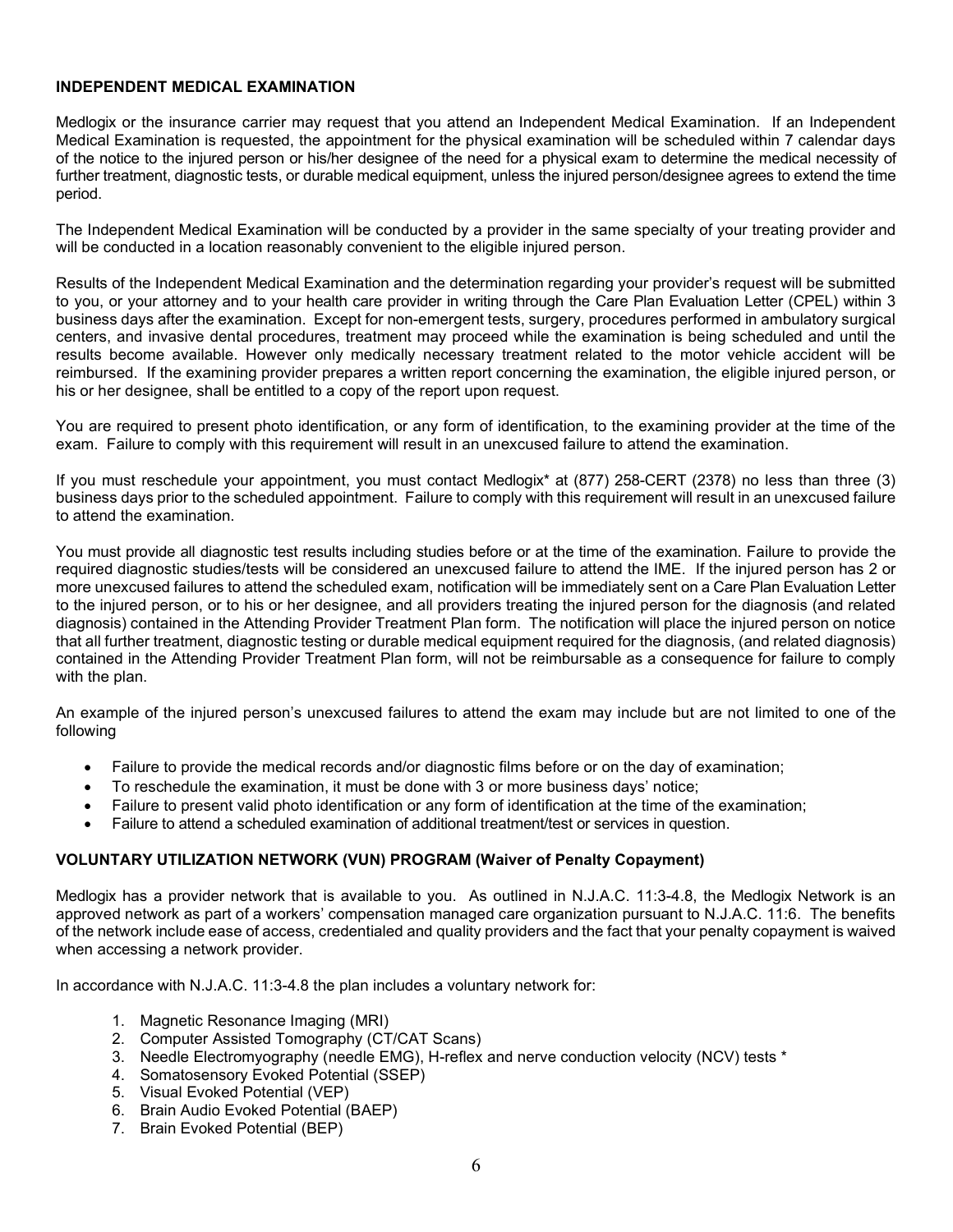- 8. Nerve Conduction Velocity (NCV)
- 9. H reflex Study
- 10. Electroencephalogram (EEG)
- 11. Durable Medical Equipment with a cost or monthly rental in excess of \$50.
- 12. Prescription Drugs
- 13. Services, equipment or accommodations provided by an ambulatory surgery facility.
	- \* except when performed together by the treating physician.

When any of the services listed above is authorized at any point in the decision point review or precertification or appeal process, information about accessing our voluntary network of providers is available on the websites or at the toll-free numbers listed below. Those individuals who choose not to utilize the network will be assessed a penalty copayment not to exceed 30% of the eligible charge, including if the treatment is denied but subsequently approved. That penalty copayment will be the responsibility of the eligible injured party.

There are two specific Networks for the below specified services:

- A. Prescription Drugs: Optum at 1-800-964-2531 or at www.tmesys.com
- B. Diagnostic Imaging/Electrodiagnostic Testing: Information regarding the Medlogix provider network is available to you at https://www.chn.com/Provider/Search or by calling (877) 258-CERT (2378),
- C. Durable Medical Equipment: Information regarding the Medlogix provider network is available to you at https://www.chn.com/Provider/Search or by calling (877) 258-CERT (2378),
- D. Services, equipment or accommodations provided by an ambulatory surgery facility. Information regarding the Medlogix provider network is available to you at https://www.chn.com/Provider/Search or by calling (877) 258-CERT (2378),

Information regarding our provider network is available to you at www.medlogix.com or by calling (877) 258-CERT (2378). Our provider network includes Medlogix providers as well as the CHN Network.

## PREFERRED PROVIDER ORGANIZATION (PPO)

In addition, Medlogix makes available a Preferred Provider Organization (PPO) that includes all specialties, hospitals, outpatient and urgent care facilities. The use of a provider from our PPO is strictly voluntary and is provided as a service to you. A penalty copayment will not be applied if you choose to select a provider outside this preferred provider network. Preferred providers have facilities located throughout the state. Information regarding our PPO network is available to you at www.medlogix.com or by calling (877) 258-CERT (2378). Our PPO Network includes Medlogix providers as well as the CHN Network.

## **PENALTY**

As outlined in N.J.A.C. 11:3-4.4 (d), failure to request **Decision Point Review or Precertification** as required in our Decision Point Review / Precertification plan will result in a 50% penalty copayment. This co-payment penalty will be in addition to any co-payment stated in the schedule of your policy. Failure to submit clinically supported findings that support your **decision point review or precertification** request will result in a 50% copayment penalty. Failure to use an approved network provider for Prescription Drugs, Diagnostic Imaging/Electro diagnostic Testing, Durable Medical Equipment, and services, equipment or accommodations provided by an ambulatory surgery facility will result in a 30% penalty copayment. All penalty copayments will be applied before the application of the policy copayment and deductible.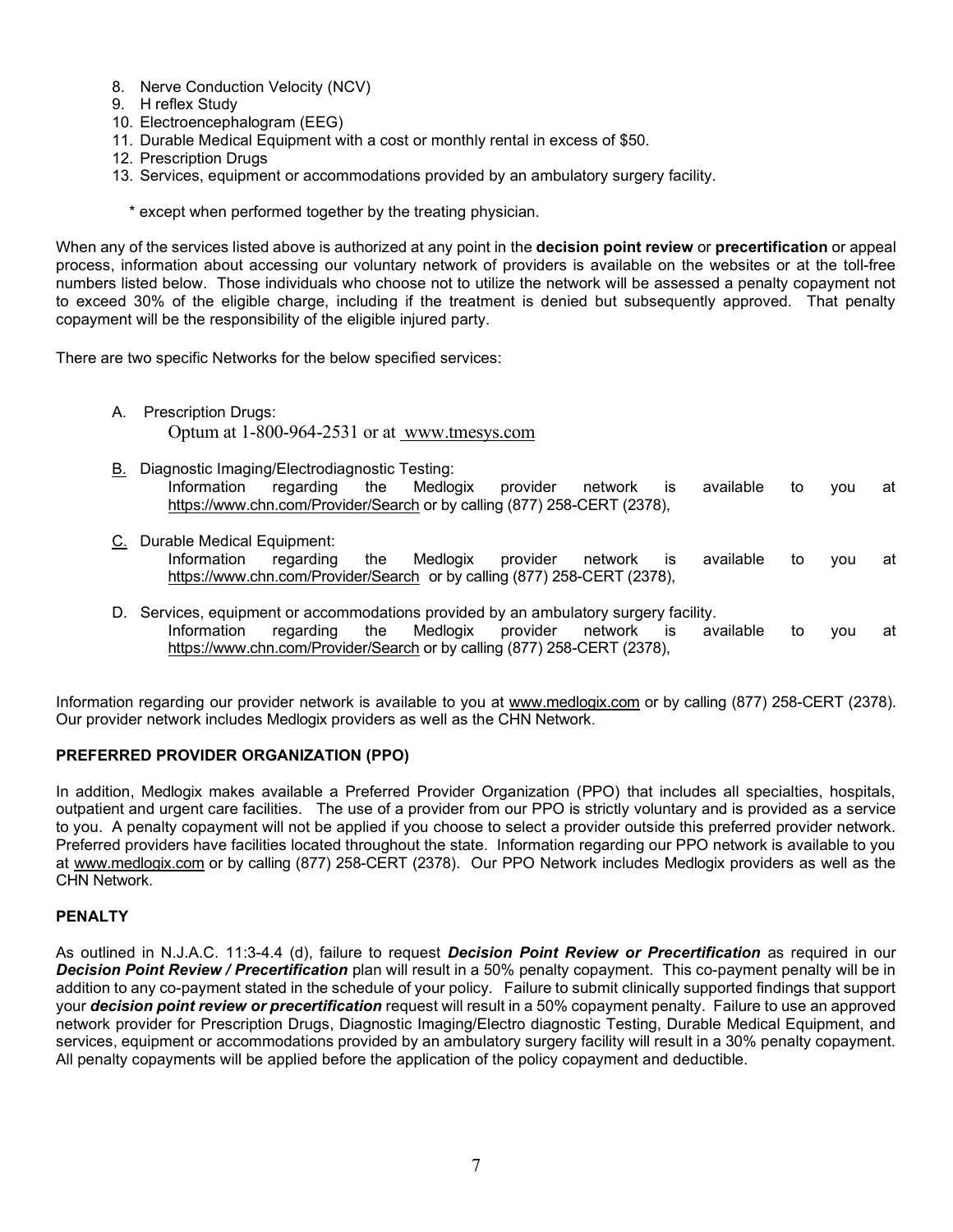#### ASSIGNMENT OF BENEFITS

Assignment of a named insured's or eligible injured person's rights to receive benefits for medically necessary treatment, durable medical equipment tests or other services is prohibited except to a licensed health care provider who agrees to:

- (a) Fully comply with ANJIC/ANJP&C Decision Point Review Plan, including precertification requirements,
- (b) Comply with the terms and conditions of the ANJIC/ANJP&C policy
- (c) Provide complete and legible medical records or other pertinent information when requested by us,
- (d) Complete the internal appeals process which shall be a condition precedent to the filing of a demand for alternative dispute resolution for any issue related to bill payment, bill processing, Decision Point Review Request or Precertification request. Completion of the internal appeal process means timely submission of an appeal and receipt of the response prior to filing for alternate dispute resolution.
- (e) Submit disputes to alternative dispute resolution pursuant to N.J.A.C. 11:3-5
- (f) Submit to statements or examinations under oath as often as deemed reasonable and necessary.

As a further condition to the Assignment of Benefits, the licensed provider agrees to consent to the consolidation of all pending arbitrations involving the same person, accident, or claim number.

Failure by the health care provider to comply with all the foregoing requirements will render any prior assignment of benefits under ANJIC/ANJP&C policy null and void. Should the provider accept direct payment of benefits, the provider is required to hold harmless the insured and ANJIC/ANJP&C for any reduction of payment for services caused by the provider's failure to comply with the terms of the insured's policy.

#### INTERNAL APPEAL PROCESS

Prior to making a request for alternate dispute resolution, all appeals must be initiated using the forms established by the NJ Department of Banking and Insurance.

Failure to follow these requirements will be considered an incomplete submission and will result in an administrative denial. This incomplete submission does not constitute acceptance within the required timeframes for Pre-service and Post-service appeals.

Failure to utilize the Internal Appeals procedures as outlined in 11:3-4.7B on the forms established by the Department prior to filing arbitration or litigation will invalidate any assignment of benefits.

General Terms: As a condition precedent to filing an arbitration or litigation, a provider of service benefits who has accepted an assignment must submit a written request to appeal any and all disputes, including but not limited to any claims for unpaid medical bills for medical expenses and for unpaid services not authorized and/or denied in the decision point review and precertification process. The request must specify the issue(s) contested and provide supporting documentation. Any medical provider that has accepted an assignment of benefits must comply with the Internal Appeals Process prior to initiating arbitration or litigation. Pursuant to N.J.A.C. 11:3-5.1, any completed appeal may be submitted to Alternate Dispute Resolution. If the injured party or health care provider retains counsel to represent them during the appeal process, they do so strictly at their own expense. No counsel fees or costs incurred during the appeal process shall be compensable. To the extent permitted by law, the results of said Alternate Dispute Resolution processes shall be final and binding.

All appeals must include the appeal form established by the Department by order in accordance with N.J.A.C. 11:3-4.7B(c), along with all supporting documentation. Any submission received from a medical provider without the appeal forms required by N.J.A.C. 11:3-4.7B(c) and/or supporting documentation shall not be considered as an appeal.

The pre and post service appeal forms must be completed including, but not limited to the minimum required fields as indicated by asterisk (\*). Further, an appeal rationale narrative is required to be included within these forms. Failure to comply with these requirements will result in an administrative denial of the appeal.

Any appeal not sent via fax must be submitted via certified mail/return receipt requested or via courier that provides proof of delivery to Medlogix. Proof of receipt by the insurer must be provided by the disputing party at the insurer's request.

Pursuant to N.J.A.C. 11:3-4.7B(b), each issue shall only be required to receive one internal appeal review, by the insurer prior to making a request for alternate dispute resolution.

The appeal process described above provides only one-level of appeal prior to submitting the dispute to alternate dispute resolution. A provider cannot submit a pre-service appeal and then a post-service appeal on the same issue. The preapproval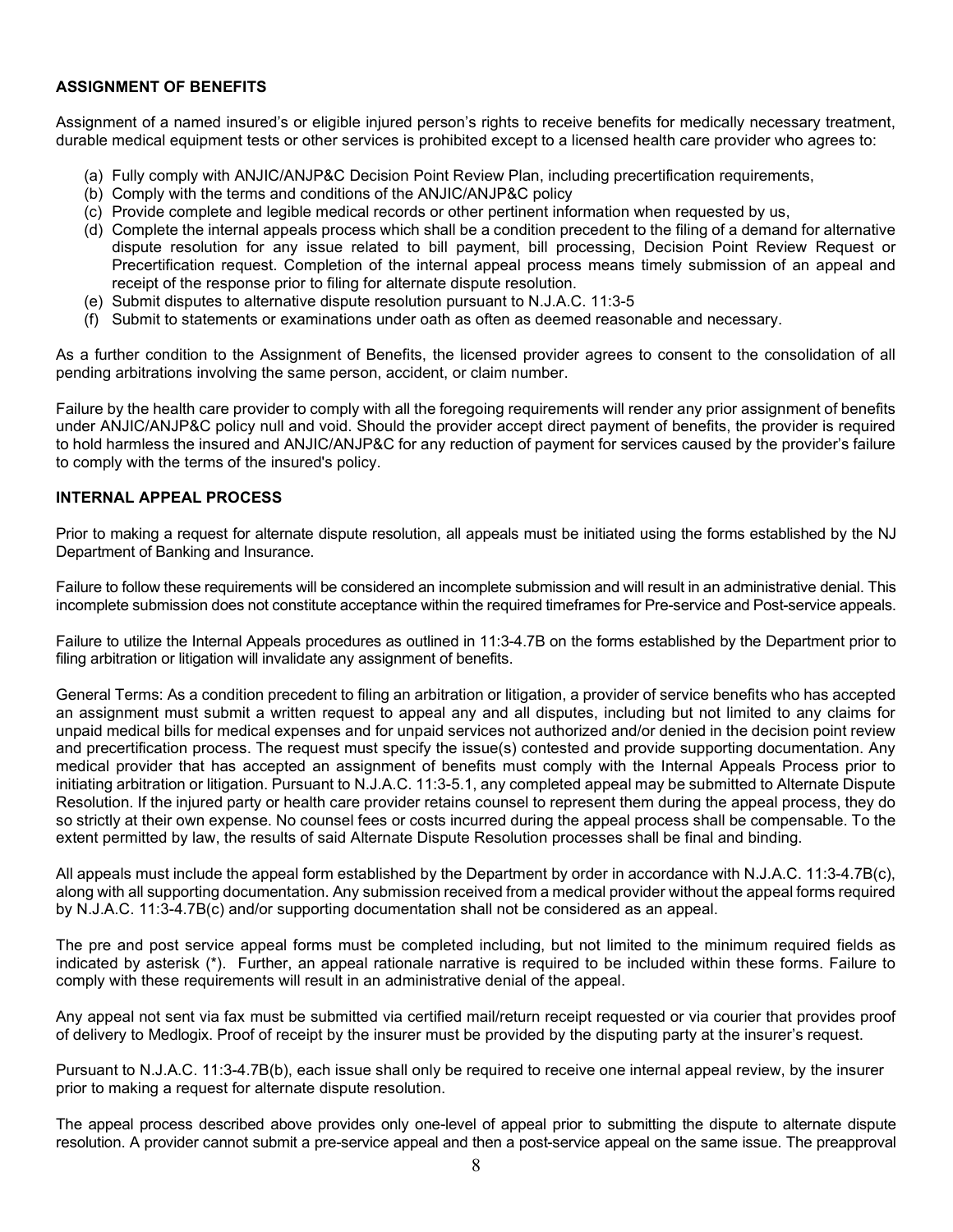of the treatment and the reimbursement for that treatment are separate issues. A provider can submit a pre-service appeal for the treatment and then a post-service appeal for the reimbursement for that treatment.

Pre-service Appeals:

The Pre-service appeal form and any supporting documentation shall be submitted by the provider to Medlogix via fax  $\omega$  (856) 910-2501 or in writing @ 300 American Metro Blvd., Suite 170, Hamilton, NJ 08619.

 If a healthcare provider disagrees with a determination related to decision point review and/or precertification of any medical procedure, treatment, diagnostic test, other service or dispensing of any durable medical equipment, prescription or other items, that healthcare provider shall submit a pre-service appeal for reconsideration of that decision in accordance with the guidelines set forth in N.J.A.C. 11:3-4.7B.

All pre-service appeals shall be submitted no later than 30 calendar days from the medical provider's receipt of the adverse determination and shall include the basis for the appeal along with the medical criteria to support the dispute of that medical determination. Failure to comply with these requirements will result in an administrative denial of the appeal.

Submission of information identical to the initial material submitted in support of the request shall not be accepted as a request for appeal. The injured party, and/or health care providers, may be requested to submit additional documentation in order to complete the internal review. If so, the deadline for the pre-service appeal response will toll until such requested documentation is received by Medlogix.

A Medlogix Medical Director will be available to consult with the health care provider during the pre-service appeal process. If it is determined that peer review or an Independent Medical Examination is appropriate, this information will be communicated within 14 calendar days of receipt of the pre-service appeal. A final decision for pre-service appeals will be communicated the injured party and health care provider within 14 calendar days of receipt of the pre-service appeal form and supporting documentation. If it's determined that the new information submitted with the appeal requires the need of an expert report or addendum to an expert report (i.e.: Peer Review, Independent Medical Exam, Medical Director Review, etc...) to properly respond to the appeal, an additional 10 calendar days will be added to the response time requirement.

 Consistent with the terms of the decision point review plan and the assignment of benefits provision, a provider who proceeds under an assignment of benefits must utilize the pre-service appeal process which shall be a condition precedent to filing of a demand for arbitration for any issue related to medical necessity.

Post-service Appeals:

The Post-service appeal form and any supporting documentation shall be submitted by the provider to Medlogix via fax  $\omega$  (856) 552-1999 or in writing @ 300 American Metro Blvd., Suite 170, Hamilton, NJ 08619.

If a health care provider disagrees with a determination related to the payment of any medical procedure, treatment, diagnostic test, other service or dispensing of any durable medical equipment, prescription or other items, that healthcare provider shall submit a post-service appeal for reconsideration of that decision in accordance with the guidelines set forth in N.J.A.C. 11:3-4.7B.

All post-service appeals shall be submitted at least 45 calendar days prior to initiating dispute resolution pursuant to N.J.A.C. 11:3-5 or filing an action in the Superior Court. Post-service appeals shall include all new supporting documents necessary to evaluate and reconsider payment. Failure to comply with this requirement will result in an administrative denial of the appeal. The injured party, and/or health care providers, may be requested to submit additional documentation in order to complete the internal review. If so, the deadline for the post-service appeal response will toll until such requested documentation is received by Medlogix. All post-service appeals involving UCR disputes, must be accompanied by UCR proofs from the requesting health care provider. All post-service appeals involving PPO disputes, must be accompanied by any information which the health care provider intends to prove or rebut the application of the subject PPO agreement and/or rates. All post-service appeals involving Health Insurance Carrier/PIP Secondary disputes, must be accompanied by Health Insurance carrier EOBs/ proofs from the requesting health care provider.

A final decision for post-service appeals will be communicated to the injured party and health care provider within 30 calendar days of receipt of the post-service appeal form and supporting documentation. If it's determined that the new information submitted with the appeal requires the need of an expert report or addendum to an expert report (i.e.: Professional Code Review, Medical Bill Audit Report, UCR Analytical Analysis, etc...) to properly respond to the appeal, an additional 10 calendar days will be added to the response time requirement.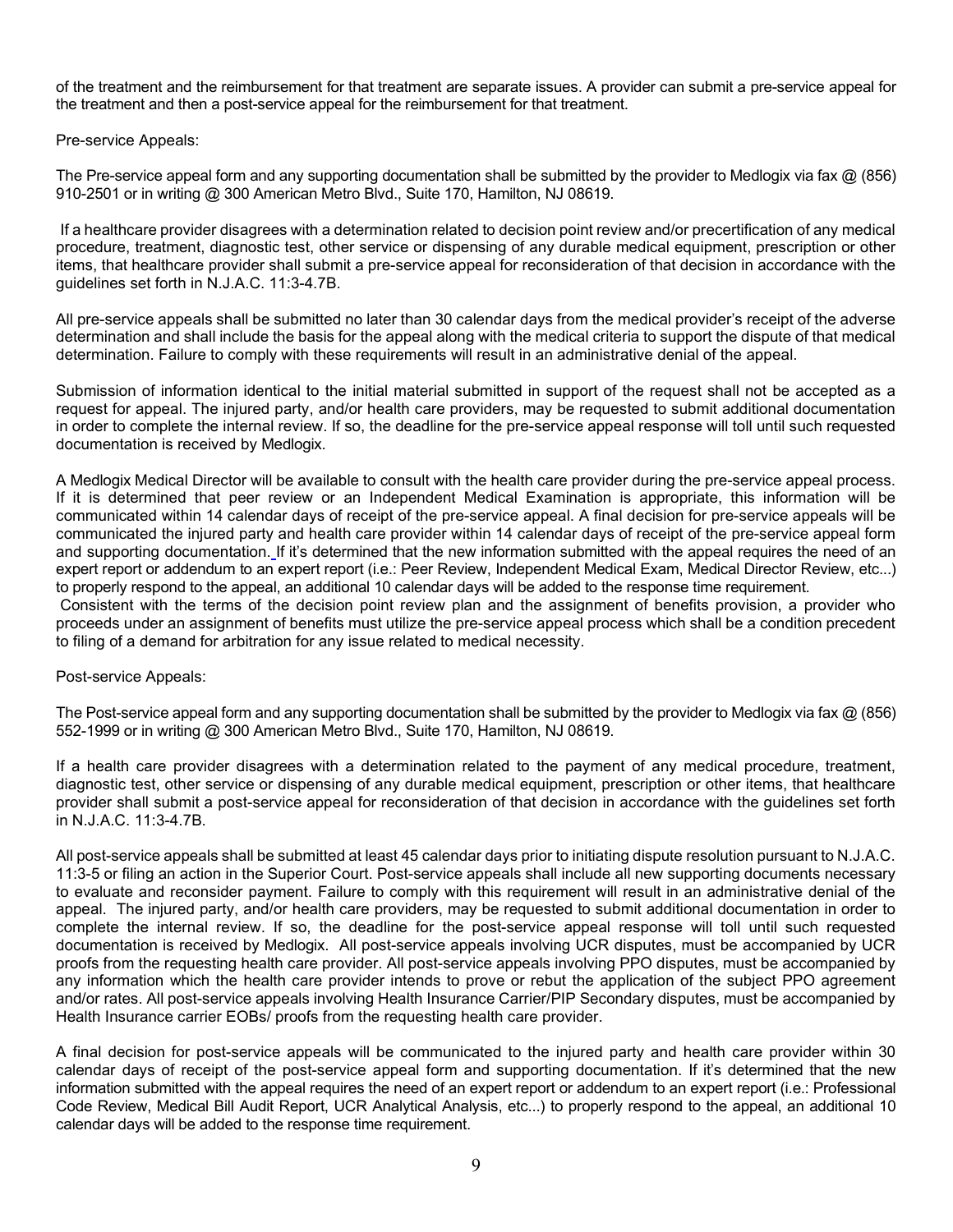If a claimant or provider retains counsel to represent them during the Internal Appeal Procedures, they do so strictly at their own expense. No reimbursement will be issued for counsel fees or any other costs, regardless of the outcome of the appeal.

Consistent with the terms of the decision point review plan and the assignment of benefits provision, a provider who proceeds under an assignment of benefits must utilize the post-service appeal process which shall be a condition precedent to filing of a demand for arbitration for any issue related to bill payment.

Should any action be filed seeking relief under the New Jersey Insurance Fraud Prevention Act, N.J.S.A. 17:33A-1, et seq., N.J.S.A. 39:6A-13(g) or any cause of action alleging fraud or misconduct, the insured and/or the provider must agree to put any arbitration proceedings in abeyance until the legal action is resolved.

Any person who knowingly files a statement of claim containing any false or misleading information is subject to criminal and civil penalties.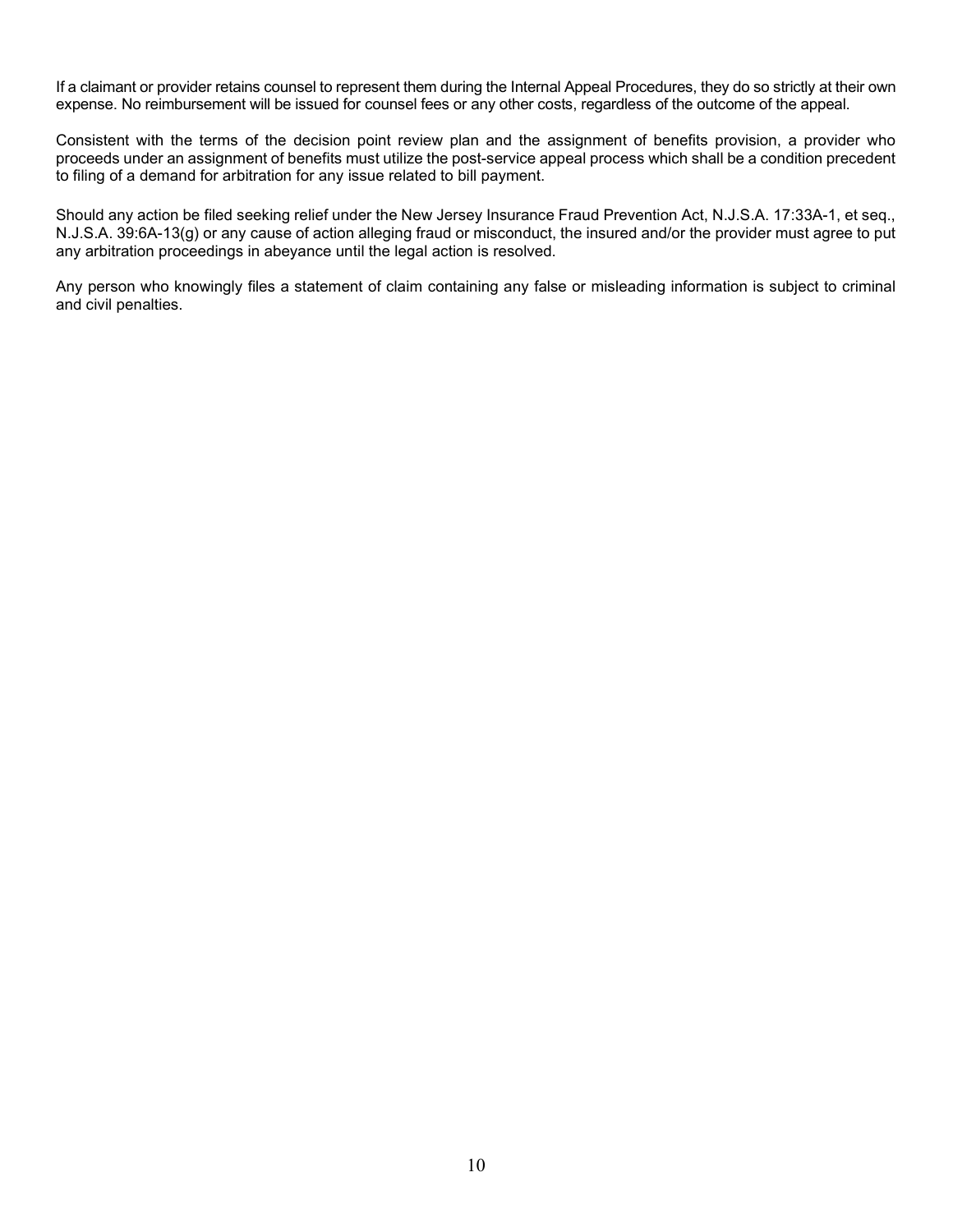#### EXHIBIT A

#### Identified Injuries

The following International Classification of Diseases, 9th Revision Clinical Modification - fifth edition ICD-9-CM diagnostic codes are associated with Care Path 1 through Care Path 6 for treatment of Accidental Injury to the Spine and Back and are included on each appropriate Care Path. The ICD9 codes referenced do not include codes for multiple diagnoses or co-morbidity.

#### Care Path 1

- 728.0 Disorders of muscle, ligament and fascia
- 728.85 Spasm of muscle
- 739.0 Non allopathic lesions not elsewhere classified
- 739.1 Somatic dysfunction of cervical region
- 847.0 Sprains and strains of neck
- 847.9 Sprains and strains of back, unspecified site
- 922.3 Contusion of back
- 922.31 Contusion of back, excludes interscapular region
- 953.0 Injury to cervical root

## Care Path 2

- 722.0 Displacement of cervical intervertebral disc without myelopathy
- 722.2 Displacement of intervertebral disc, site unspecified, without myelopathy
- 722.70 Intervertebral disc disorder with myelopathy, unspecified region
- 722.71 Intervertebral disc disorder with myelopathy, cervical region
- 728.0 Disorders of muscle, ligament and fascia
- 739.0 Non allopathic lesions not elsewhere classified
- 953.0 Injury to cervical root

#### Care Path 3

- 728.0 Disorders of muscle, ligament and fascia
- 728.85 Spasm of muscle
- 739.0 Non allopathic lesions not elsewhere classified
- 739.2 Somatic dysfunction of thoracic region
- 739.8 Somatic dysfunction of rib cage
- 847.1 Sprains and strains, thoracic
- 847.9 Sprains and strains of back, unspecified site
- 922.3 Contusion of back
- 922.33 Contusion of back, interscapular region

## Care Path 4

- 722.0 Displacement of cervical intervertebral disc without myelopathy
- 722.1 Displacement of thoracic or lumbar intervertebral disc without myelopathy
- 722.11 Displacement of thoracic intervertebral disc without myelopathy
- 722.2 Displacement of intervertebral disc, site unspecified, without myelopathy
- 722.70 Intervertebral disc disorder with myelopathy, unspecified region
- 722.72 Intervertebral disc disorder with myelopathy, thoracic region
- 728.0 Disorders of muscle, ligament and fascia
- 739.0 Non allopathic lesions not elsewhere classified

## Care Path 5

- 728.0 Disorders of muscle, ligament and fascia
- 728.85 Spasm of muscle
- 739.0 Non allopathic lesions not elsewhere classified
- 739.3 Somatic dysfunction of lumbar region
- 739.4 Somatic dysfunction of sacral region
- 846 Sprains and strains of sacroiliac region
- 846.0 Sprains and strains of lumbosacral (joint) (ligament)
- 846.1 Sprains and strains of sacroiliac ligament
- 846.2 Sprains and strains of sacrospinatus (ligament)
- 846.3 Sprains and strains of sacrotuberous (ligament)